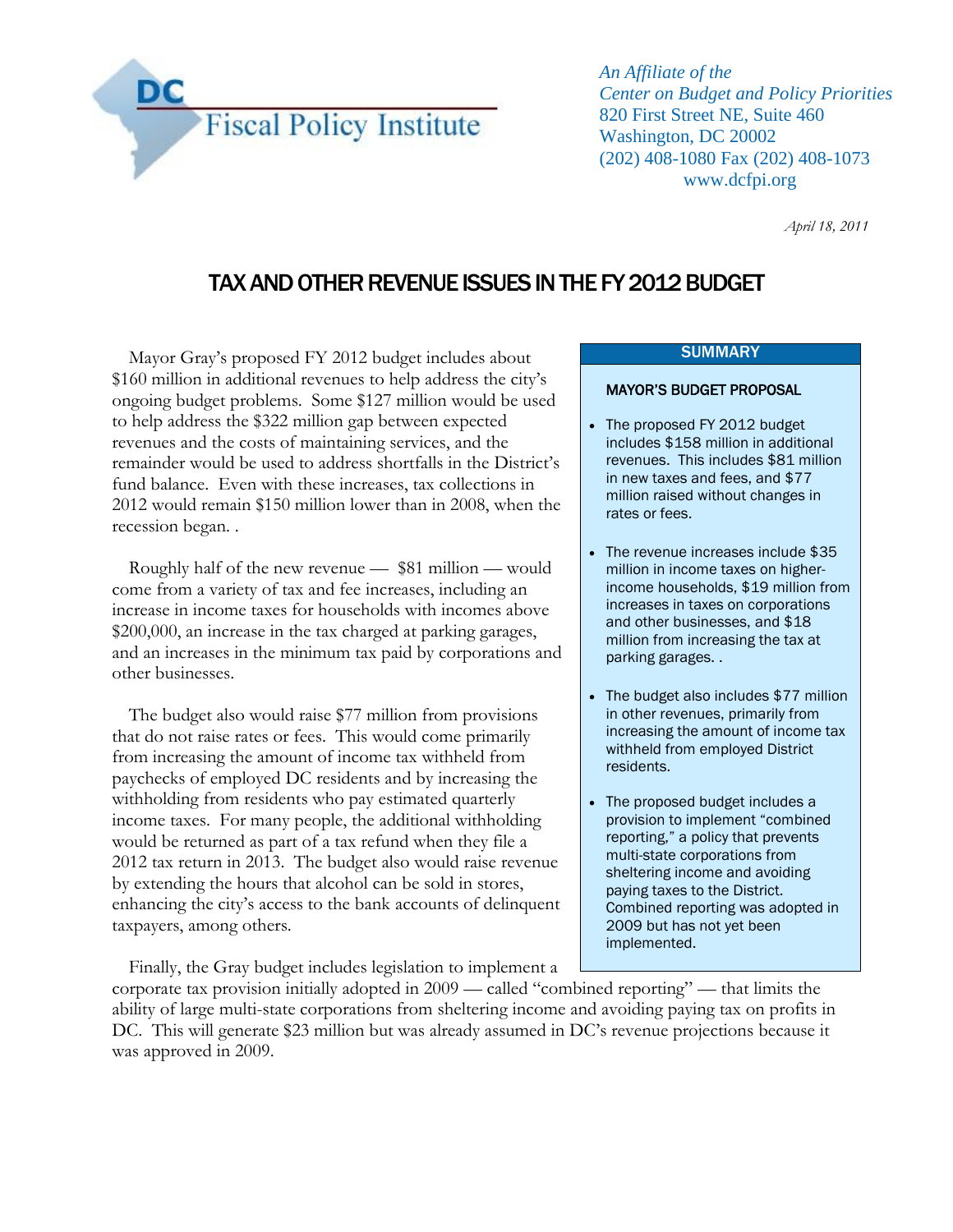### Taxes and Fees

The FY 2011 budget would raise \$81 million through a variety of tax and fee increases, primarily income taxes and taxes on parking at lots and garages.

### Income tax changes — \$35.4 million

**New Income Tax Bracket at \$200,000:** The proposed budget would create a new tax bracket of 8.9 percent for taxable income (income after deductions) above \$200,000. The current top tax rate of 8.5 percent starts at \$40,000 of taxable income. As an example, the new rate would result in \$400 tax increase for a family with \$300,000 of income.

Because two-earner DC households are allowed to split their income when filing, for some families the tax increase would not go into effect until taxable income exceeds \$400,000. Among families with incomes between \$200,000 and \$350,000, for example, only 55 percent would see any tax increase from the rate change, according to the DC Chief Financial Officer.

## **Limit Amount of Itemized Deductions for Higher-Income**

**Households:** The budget would limit the amount of itemized deductions that can be claimed by families with incomes above \$200,000. Under the proposal, the disallowed amount would equal 5 percent of income above \$200,000. For example, if a family has income of \$300,000, the reduction in allowed itemized deductions would be \$5,000 — 5 percent of \$100,000 (\$300,000 minus \$200,000). If the family's total itemized deductions were \$30,000 before the limit, the new provision would reduce the deductions to \$25,000. With fewer deductions, the family's total taxable income would be \$5,000 higher. At a tax rate of 8.9 percent, this family would pay \$445 more in taxes.

This provision is similar to a

### TABLE 2: REVENUE INCREASES IN THE PROPOSED FY 2012 BUDGET

|                                              | Amount<br>(In \$ Millions) |
|----------------------------------------------|----------------------------|
| <b>Taxes and Fees</b>                        |                            |
| Income tax rate increase and itemized        |                            |
| deduction limit                              | \$35.4                     |
| Increase in minimum corporate income tax     | \$12.0                     |
| Double-weight sales in corporate income      |                            |
| Tax apportionment formula                    | \$7.2                      |
| Increase parking tax to 18%                  | \$18.2                     |
| Increase sales tax on alcohol to 10%         | \$2.9                      |
| Extend sales tax to live theater             | \$2.3                      |
| Increase various motor vehicle fees          | \$3.0                      |
| Non-Tax increases                            |                            |
| Increase income tax withholding for wage     |                            |
| Earners                                      | \$41.0                     |
| Increase income tax withholding for others   | \$24.0                     |
| Apply cigarette tax at wholesale rather than |                            |
| retail level                                 | \$1.1                      |
| Extend hours for alcohol sales               | \$2.4                      |
| Lease Carnegie Library to Convention         |                            |
| Center Authority                             | \$5.0                      |
| Allow advertising on Capital Bikeshare       | \$0.5                      |
| Increase access to delinquent taxpayers      |                            |
| bank accounts                                | \$3.0                      |

provision that had existed in the federal income tax until a few years ago – and that was mirrored in DC's income tax. The federal itemized deduction limit was eliminated as part of tax breaks passed under President George W. Bush. Because DC had coupled to the federal provision, this also meant that the itemized deduction limit also was eliminated in the DC income tax.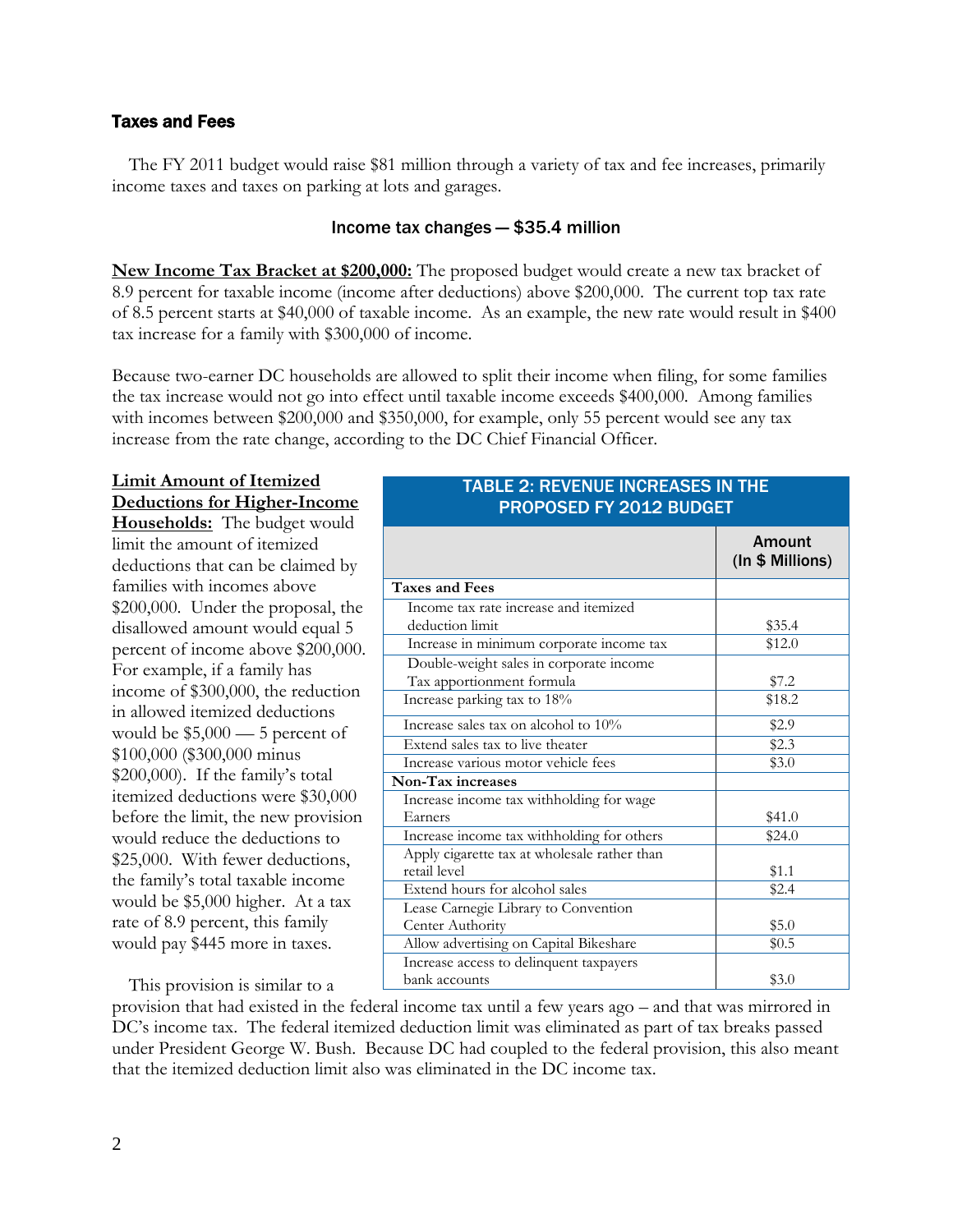**Combined Impact of Income Tax Changes:** Together, these provisions would raise \$35 million in FY 2012. The combined impact of these changes on DC households would result in an average tax increase of \$391 for families with incomes of \$200,000 to \$350,000 — or less than one-fifth of one percent of income — according to the Chief Financial Officer. The increase would average \$992 for families with incomes of \$350,000 to \$500,000 — or less than one-third of one percent of income.<sup>1</sup> For a family earning just above \$1 million, the tax increase would be about one-half of percent of income.

### Business Income Tax Changes — \$19.2 million

The proposed budget would increase business taxes in two ways – by raising the minimum corporate franchise tax and by changing the formula by which multi-state corporations determine the share of their profits that are taxable in the District. The budget also would increase business income tax collections by \$23 million by closing corporate tax shelters that currently allow large multi-state corporations to avoid paying taxes to the District.

**Minimum Franchise Tax — \$12 million:** Under DC's corporate income tax, businesses pay a minimum tax — currently \$100 — even if their tax would be lower than that after deductions. Although the city's corporate income tax rate is set at 9.975 percent of taxable profits, two of three corporations pay just the minimum tax because they qualify for a variety of exemptions, deductions, and credits. DC's minimum corporate tax of \$100 has not been adjusted for 28 years, meaning that it has lost significant ground to inflation.

The proposed budget would increase the minimum tax to \$250 for corporations with gross receipts under \$1 million, which would mainly adjust the minimum for inflation since it was last raised in 1983. (Simply adjusting for inflation would set the rate at \$211.) For corporations with receipts of more than \$1 million, the minimum franchise tax would be \$1,000 under Mayor Gray's budget proposal.

**Double-Weighted Sales in Apportionment Formula — \$7.2 million:** Under every state's corporate income tax law, corporations that operate in multiple states must determine their profits nationally and then apportion a share of those profits to each state where they do business. The apportionment formula for a given state usually takes into account the share of a company's sales, property and personnel in that state. Under current DC law, those factors are weighted evenly. Under Mayor Gray's proposed budget, a share of a company's sales that occur in DC would be doubly weighted. This would have the impact of increasing taxes on companies that sell a lot in the District but have most of their property and workforce outside the city. It would reduce taxes for companies that have a high share of their property and staff in DC but where a relatively low share of their sales occurs in DC. As such, the likely increases would fall mostly on out-of-state corporations with a physical presence that is outside of the city.

**Combined reporting — \$22.6 million:** Mayor Gray's proposed 2012 budget includes legislation to implement a corporate tax provision, known as "combined reporting," that was passed by the DC Council in 2009. Combined reporting, which is required in 23 of the 45 states that have a corporate

 $\overline{a}$ 

<sup>&</sup>lt;sup>1</sup> These averages reflect the total increase for families in these income groups, divided by the number of tax filers. The average includes families that would see no tax increase, such as a two-earner where each earns \$125,000. While total income exceeds \$200,000, the family would see no tax increase because neither worker earned above \$200,000.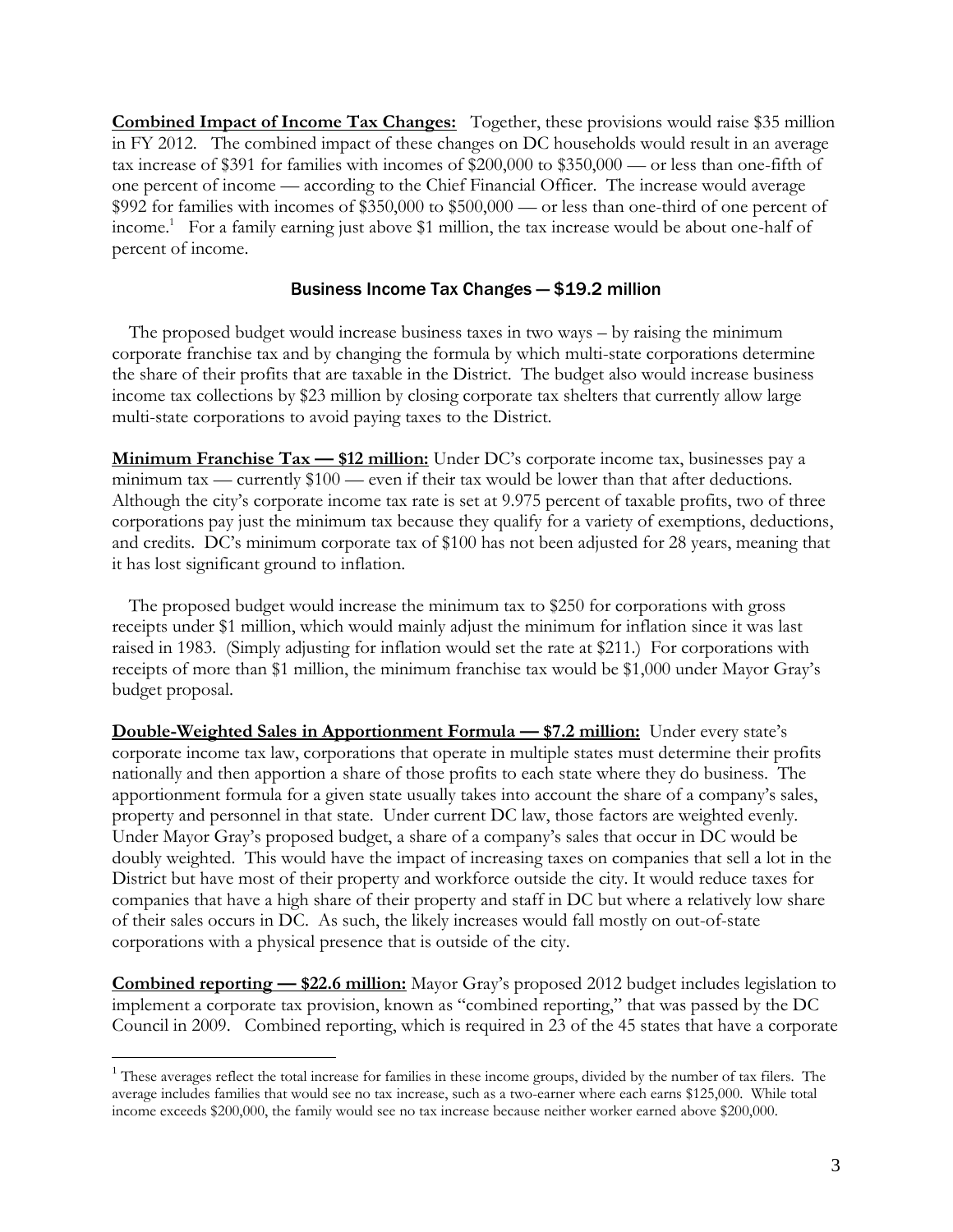income tax, prevents large multi-state corporations from using corporate subsidiaries to shift profits to states with low or no corporate income tax. FN Implementing combined reporting will allow the District to collect \$22.6 million in additional taxes in fiscal year 2012. These revenues are not reflected in tables in the FY 2012 budget because the revenues have been reflected in revenue projections since the legislation was adopted in 2009. But if the implementing legislation is not adopted this year, projected revenues for 2012 would be reduced by \$22.6 million, widening DC's budget gap.

### Other Taxes and Fees

**Parking Tax - \$18.2 Million:** The budget would raise the tax charged on parking garages and lots from 12 percent to 18 percent.

Apply the Sales Tax to Live Theater – \$2.3 million: The proposed budget would apply DC's 6 percent sales tax to live performances. Currently, the tax applies to events at the Nationals Ballpark and the Verizon Center, but not to other live performances.

**<u>Increase the Tax on Liquor for Off-premises Consumption — \$2.9 million:</u> The current tax** on alcohol purchased at a store for off-premises consumption is 9 percent, while the tax on liquor purchased at a restaurant or bar is 10 percent. The Gray budget proposes to set the tax at 10 percent for all sales.

**Implement Various DMV Fee Increases – \$3 million:** Fees would be increased for duplicate licenses, knowledge and road tests, and some other vehicle services.

**Continue the General Sales Tax Rate at 6 Percent — no effect in 2012:** In addition to these changes, the budget would eliminate a planned reduction in the sales tax rate to 5.75 percent in 2013. Under legislation passed in 2009, the sales tax was raised from 5.75 percent to 6 percent, with the increase was set to expire in 2013. The Mayor's budget would eliminate the planned sunset, leaving the rate at 6 percent in 2013 and beyond. This will increase revenues by \$16 million starting in 2013.

### Non-Tax Increases in Revenues

Mayor Gray's Budget would raise roughly \$77 million in general revenues in 2012 through a variety of changes that do not alter tax or fee rates. The largest portion — \$65 million — would come from increasing income tax withholding rules for DC residents.

**Increase Income Tax Withholding – \$65 million:** Working DC residents have a portion of each paycheck withheld to cover their income tax liability. Income tax withholding helps ensure that residents do not owe large amounts of income tax when they file a tax return, and it also provides a steady stream of revenue to the District.

Residents who receive substantial amounts of income outside of employment — such as retirees and others with substantial investment income — also are subject to a withholding requirement. They are required to make estimated tax payments each quarter.